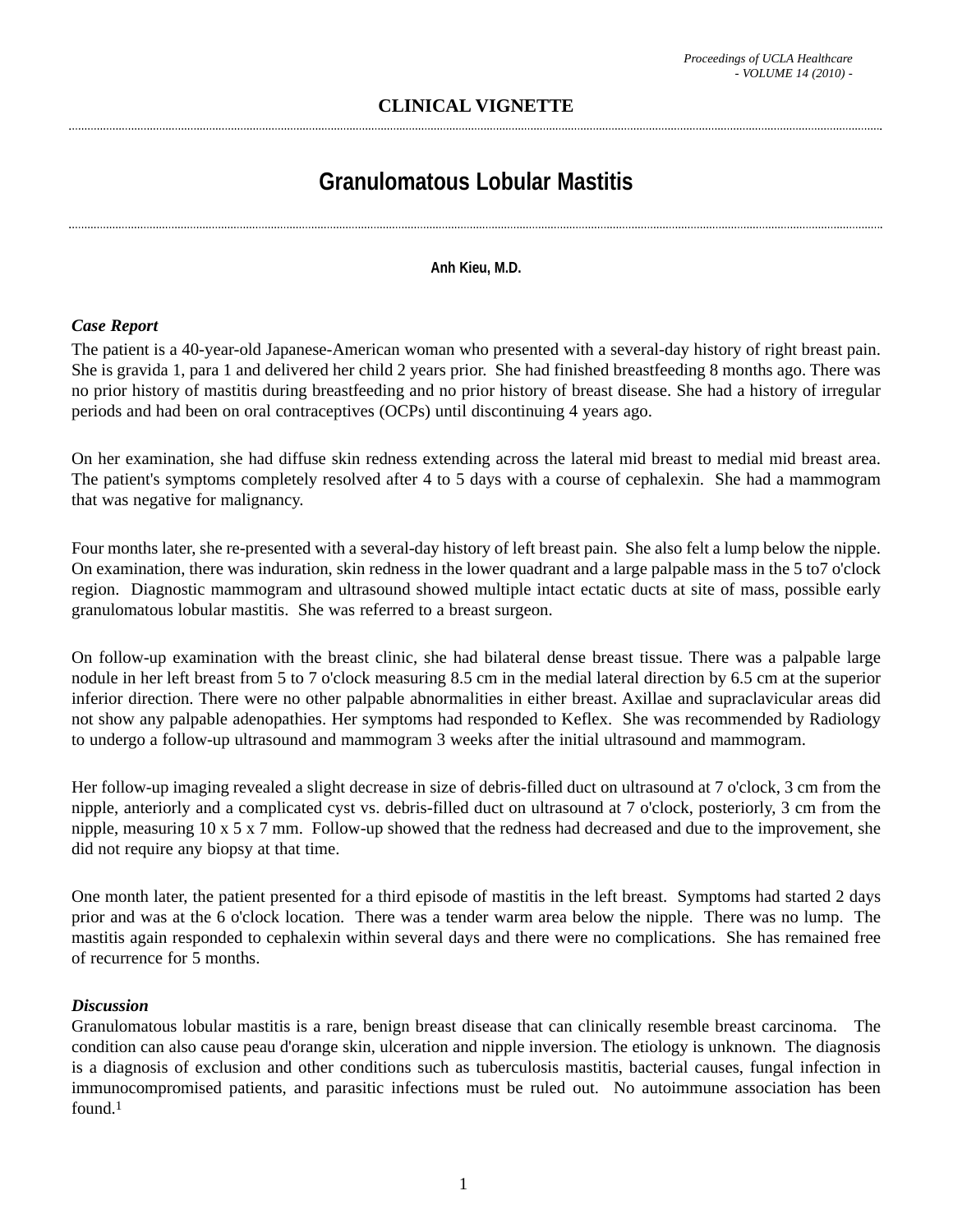Review of literature reveals patients ranging in age from 17 to 48. They had presentation of the first case within months to 8 years of the most recent delivery and 1 out of 3 patients had been on OCPs. The mastitis was usually unilateral and was found in every quadrant of the breast except the subareolar region.2 Nipple discharge and lymphadenopathy are not usually found.3 The most common presentation was a painful breast mass.4 There appears to be higher incidence in non-caucasians.5

In a retrospective study by Lee et al., mammography findings showed 63.7% of all lesions to be an irregular ill-defined mass, 27.3% of lesions to have diffusely increased density, and 9% to be an oval obscured mass. The majority of cases had heterogeneously dense parenchymal pattern. No lesions exhibited calcifications. 63.7% of lesions had associated parenchymal distortion, 63.7% had skin thickening, 54.5% had benign appearing axillary lymph node enlargement.6

On ultrasound, 58.3% of lesions showed irregular tubular hypoechoic lesions, 16.7% of lesions had lobulated hypoechoic masses with minimal parenchymal distortion, 16.7% had parenchymal distortion without mass lesions and 8.3% had oval circumscribed hypoechoic mass. Lesions also showed skin thickening and subcutaneous fat obliteration. Sizes ranged from 1 to 10 cm.<sup>6</sup>

In that study, only one patient underwent CT imaging which revealed a large heterogeneous enhancing mass with prominent skin thickening and minimal subcutaneous fat obliteration indicating that it was not an acute infection.6

MRI with measurement of time-signal intensity curves may help distinguish between benign and malignant inflammatory breast disorders.6

The best method to diagnose granulomatous lobular mastitis is by core biopsy. On biopsy, non-caseating granulomas are seen containing epithelioid macrophages, Langhans'-type giant cells, lymphocytes, plasma cells and eosinophils. The inflammation is predominantly in a lobular distribution and can have micro-abscesses and abscesses. Stains for fungus, mycobacteria, and aerobic and anaerobic bacteria are negative.1,7 No foreign body, birefringent material have been seen.3 Other granulomatous conditions to exclude that can have a similar clinical presentation include tuberculous mastitis, foreign body granuloma, fat necrosis, and sarcoid.<sup>3</sup>

Going et al. compared 9 cases of granulomatous mastitis and 10 cases of duct ectasia/periductal mastitis. The granulomatous lobular mastitis showed a lobular location versus in the DE/PM which was in the periductal region. The periductal mastitis group showed duct dilatation versus only 2 cases of granulomatous mastitis had duct dilatation. The age distribution was also distinct with the DE/PM group with mean age of 45 years versus the granulomatous lobular mastitis group having a mean age of 28 years.7

No definitive treatment regimen has been described for granulomatous lobular mastitis. Before 1980, treatment included surgical excision of the entire lesion. Complications included skin ulceration, abscesses, fistula, wound infections, and recurrence. Some patients relapse with chronic mastitis after excisional biopsies.

In 1980, DeHertogh et al. described a case of recurrent granulomatous mastitis treated by a short course of high-dose prednisone (60 mg per day). The patient's mastitis resolved within 3 weeks and remained free of recurrence.8 Other treatments have included use of methotrexate as a steroid sparing agent in patients who relapsed after tapering steroids.9 In a review of granulomatous mastitis by Al-Khaffaf et al., all of the patients in their study had spontaneous resolution of the condition, regardless of the treatment used (no treatment, antibiotics alone, surgery alone, antibiotics and steroids, antibiotics and surgery, steroids and surgery, antibiotics and steroids and surgery). The time for the condition to burn out took 6 to 12 months. The natural history of granulomatous lobular mastitis can be self-limiting and 50% of cases recover without complications.5